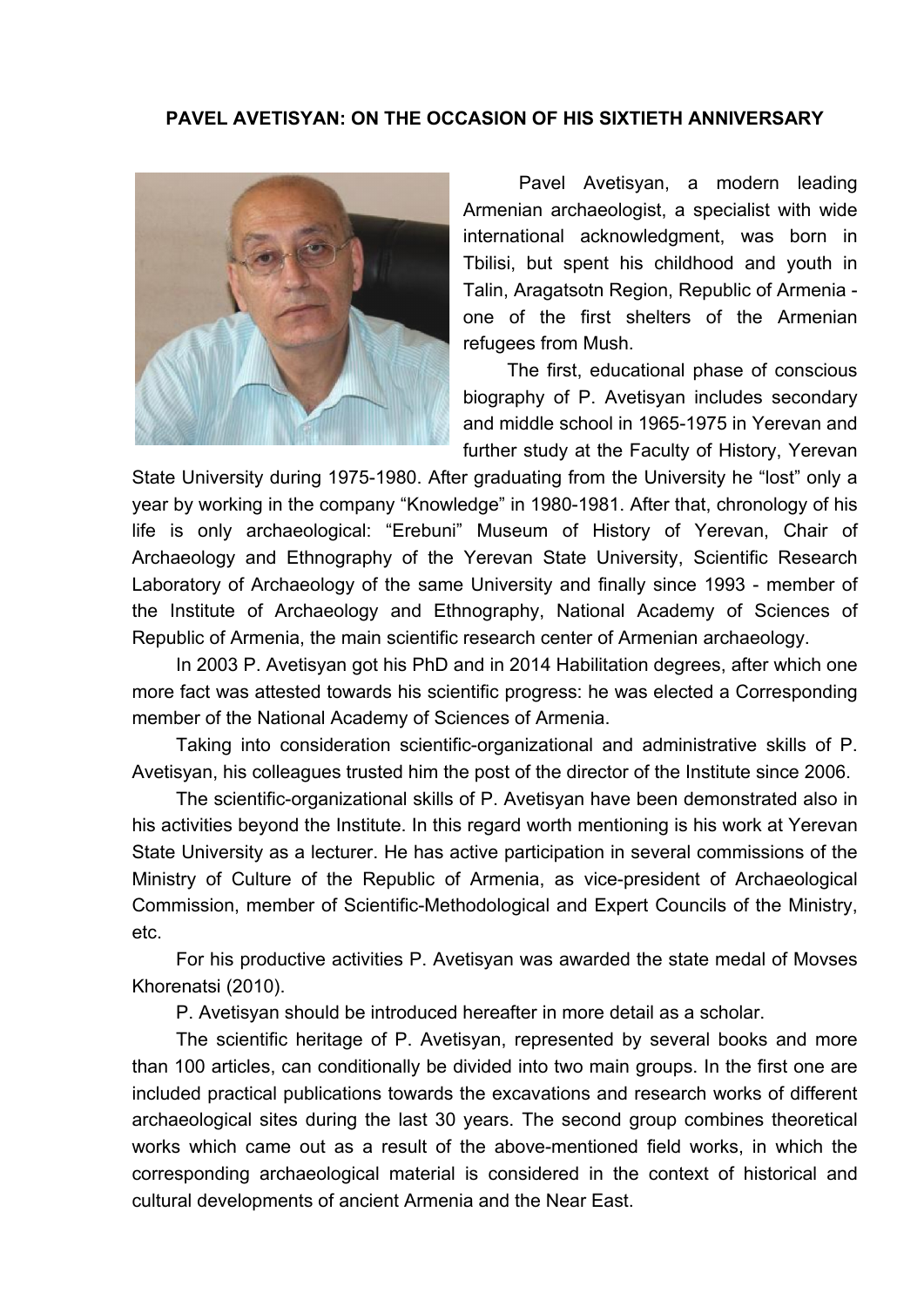Moreover, the logic of the above-mentioned publications corresponds mainly to the phases of scientific biography of P. Avetisyan. Particularly, the first period of his activity is characterized by continuous field works (1980-1990s), and the second one relates to theorizing of accumulated data in conjunction with the field work (2000-2010s).

During his scientific biography P. Avetisyan took part in the study of numerous sites (cemeteries and settlements). Those works were realized in the frames of both Armenian and international expeditions. The main field works were directed to the study of the Bronze and Iron Age sites (ca. 3500-500 BC), which is the main axis of scientific interests of P. Avetisyan. The next target of works was the research of the sites of the Neolithic and Chalcolithic periods (ca. 6000-3500 BC).

P. Avetisyan started with excavations of the Bronze and Iron Age sites on the slopes of the Mount Aragats. Particularly, the first excavations led by him took place in the cemeteries of Mastara and Talin in 1980s. Actually these excavations became an initial point for further activities of P. Avetisyan and formation of his scientific worldview.

Especially the excavations of the Bronze and Iron Age site of Agarak in 2000s led by P. Avetisyan became an important stage for the development of his opinions. The research of the multilayer rock-cut settlement and the sanctuary essentially increased the imaginations of Armenian archaeology towards landscape archaeology.

P. Avetisyan's contribution is essential in the works of the Armenian-American project "Aragats", since the beginning of 2000s. For the first time in the history of Armenian archaeology that project had carried regular research in a compact region, in the Tsaghkahovit plain, as well as excavations in several important settlements of that zone.

Among numerous excavations of other Bronze and Iron Age sites carried out with the participation of P. Avetisyan the works in Lori-Berd are remarkable.

Especially important are the excavations carried out during recent years under the leadership of P. Avetisyan in the Early Bronze Age high altitude settlement Tsaghkasar and the extensive excavations in the Middle and Late Bronze Age cemetery of Karashamb. These endeavors provide a fundamental basis for understanding the Bronze Age social developments in Armenia.

In the context of research of the Bronze and Iron Age Armenia a valuable contribution the compact monograph concerning the archaeological sites of the mountain system of Aragats, which introduces the important archaeological units of that region by a detailed catalogue and maps is worth to mention. The book was published in Oxford in 2007 and is one of the most referred works of Armenian archaeology.

P. Avetisyan's contribution to the research of the Neolithic and Chalcolithic period is also very essential. In this connection excavations of the Armenian-French expedition in the settlement of Godedzor should be mentioned, which takes place under his leadership since 2004. From the one hand this site reveals transitional Chalcolithic to Bronze Age features, from the other hand it demonstrates the process of relations of Armenia to the Near East and the Iranian Plateau. P. Avetisyan made an essential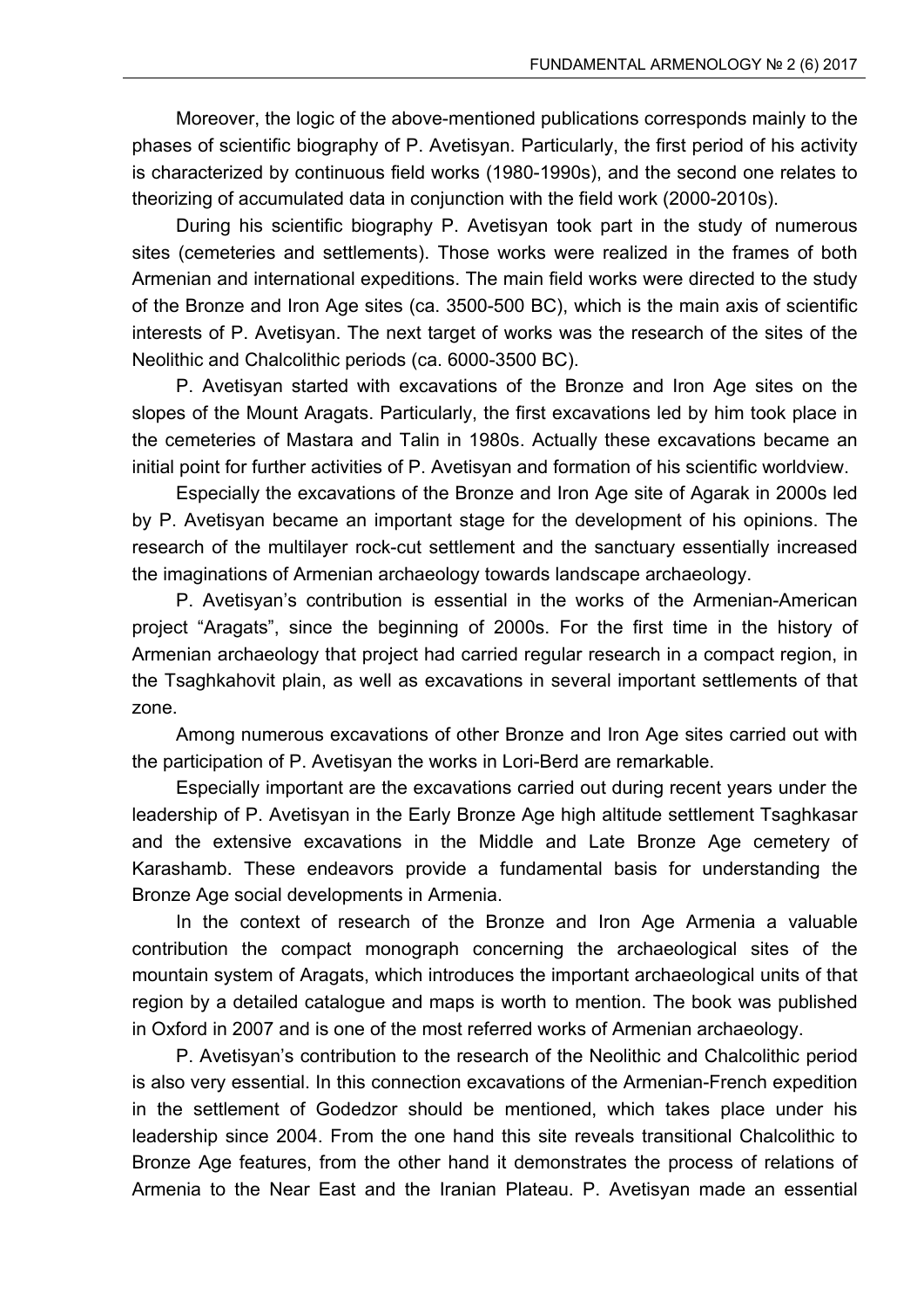contribution also to the research of such sites relating to the periods under consideration as Aratashen. These studies may definitely complete our imaginations towards the origin and development of early agricultural societies in the Armenian Highland.

The main targets of theoretical studies of P. Avetisyan were formed on the basis of the above-mentioned field works. Among them especially worth mentioning is the problem concerning chronology and periodization of Armenian archaeology. Till the end of 1980s early archaeology in Armenia was guided by the famous work of H. Martirosyan dedicated to the Bronze and Iron Ages, which was published still in 1964. After that work many years passed, a great number of new materials were accumulated, on the basis of which the new generation of Armenian archaeologists had to reconsider the traditional scales of chronology and periodization. The first attempts in this task were made in 1990s, with direct participation of P. Avetisyan. In his further studies he deepened the investigation of the problem and brought it to a high theoretical level. The results of this work were summarized in the PhD ("Chronology and Periodization of the Middle Bronze Age of Armenia") and Habilitation ("Armenian Highland during the 24-9<sup>th</sup> centuries BC: The Dynamics of Socio-Cultural Transformations, according to Archaeological Data") works.

In contrary to other authors studying the problems of chronology and periodization, P. Avetisyan formed his opinions on the basis of a great number of radiocarbon data and by creating a corresponding theoretical and methodological basis. For the first time he introduced the problem under consideration in the context of common developments of the different periods, transformation of social environments and culture sequences, which naturally made his opinions towards chronology and periodization more probable. Instead of Marxist and purely evolutional theories he suggested to use modern sociological methods, which infer not only logical sequences of cultural developments but also their coexistence and crossings in various niveaus of time and space.

The studies of P. Avetisyan towards fundamental archaeological problems of ancient Armenia gradually shifted the accent of problems to the meta-archaeological levels. Particularly for clarifying the position of the Armenian Highland in the context of the ancient world and in particular the ancient Near East the author recurs to the "worldsystem" theory, and by analysis of its main concepts (such as borderland, marginal zone, frontier) he substantiates the thesis, according to which the ancient world-system was dissolved in the first half of the  $7<sup>th</sup>$  millennium BC, resulting in the formation of new regional systems which grew to the Bronze Age world-systems.

Theoretical studies of P. Avetisyan touch also problems concerning the formation and development of complex society in the Armenian Highland, demonstrating the features typical to regional developments within the common Near Eastern context.

Also several other problems, such as ceramic typology, burial rite, palaeodemography, sacred landscape, etc. have been considered in the works of P. Avetisyan.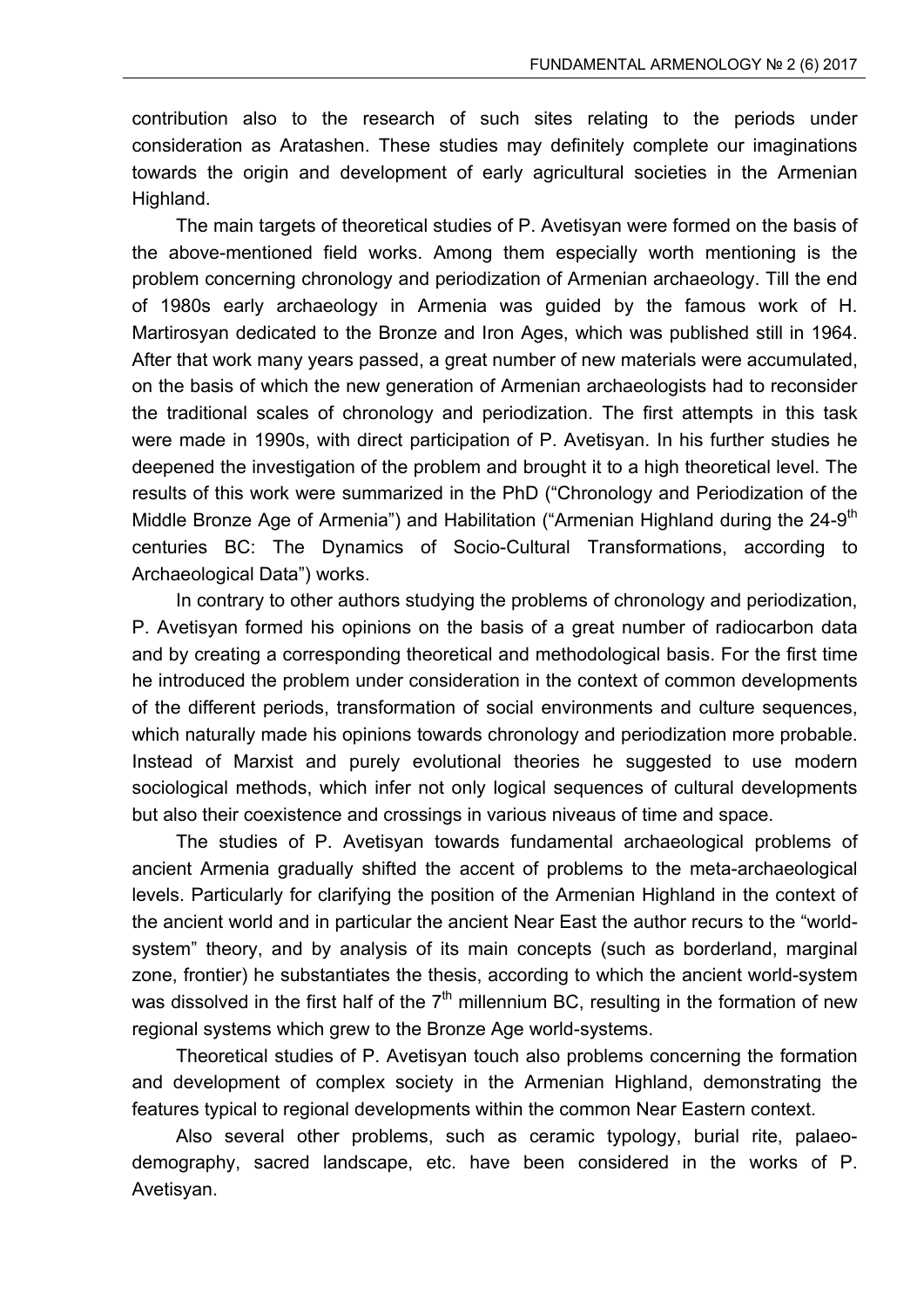Theorizing of present day archaeological problems, application of precise methodology and selected terminology, multidisciplinary way of working are typical to the above-mentioned studies. From this point of view, the works of P. Avetisyan stand out by their scientific value and help to rise Armenian archaeology to an international level. This fact is attested by thousands of references of those works both in Armenian and in international scientific circles.

The archaeological activities of P. Avetisyan coincided with the recreation of the Armenian statehood as well as with radical change of directions in scientific relations and in worldview. In this sense, the name of P. Avetisyan undoubtedly lies at the basis of the Armenian new archaeological school.

## **Selected Bibliography of P. Avetisyan**

- 2016 Of the World-Systems, Borders, and Contact Zones in the History of Ancient Southwest Asia, in: At the Junction of World-Systems: From the History of the Contact Zones of Antiquity and Modernity 1, Yerevan, pp. 48-65 (in Russian).
- 2016 Armenia in the Bronze and Iron Ages, in: Armenia: The Legend of Being, Moscow 2016, p. 22-28.
- 2013 The Rock Art in the Highlands of Syunik, in: Archaeology in Armenia II, Veröffentlichungen des Landesamtes für Denkmalpflege und Archäologie Sachsen Anhalt - Landesmuseum für Vorgeschichte 67, Halle, pp. 209-234.
- 2012 The Main Tendences of Transformation of the Ancient Cultural Environment of the Armenian Highland during the Early Bronze Age, Historical-Philological Journal 2, pp. 3-19 (in Armenian).
- 2012 Areni-1 Cave, Armenia: A Chalcolithic-Early Bronze Age Settlement and Ritual Site in the Southern Caucasus, Journal of Field Archaeology 37/1, pp. 20-33.
- 2012 The Chalcolithic of the Near East and South-Eastern Europe: Discoveries and New Perspectives from the Cave Complex Areni-1, Armenia, Antiquity 86/331, pp. 115-130.
- 2012 Archaeology of Armenia in Regional Context: Achievements and Perspectives, in: Archaeology of Armenia in Regional Context, Proceedings of the International Conference, Yerevan, pp. 7-20.
- 2011 Metallurgy of Prehistoric Armenia, Anatolian Metal V, Bochum, pp. 201-210.
- 2010 Early Bronze Age Burial Mounds at Talin, in: Von Majkop bis Trialeti, Gewinnung und Verbreitung von Metallen und Obsidian in Kaukasien im 4.-2. Jt. v. Chr., Bonn, pp. 161-165.
- 2009 The Archaeology and Geography of Ancient Transcaucasian Societies 1: The Foundations of Research and Regional Survey in the Tsaghkahovit Plain, Armenia, Chicago, 540 p.